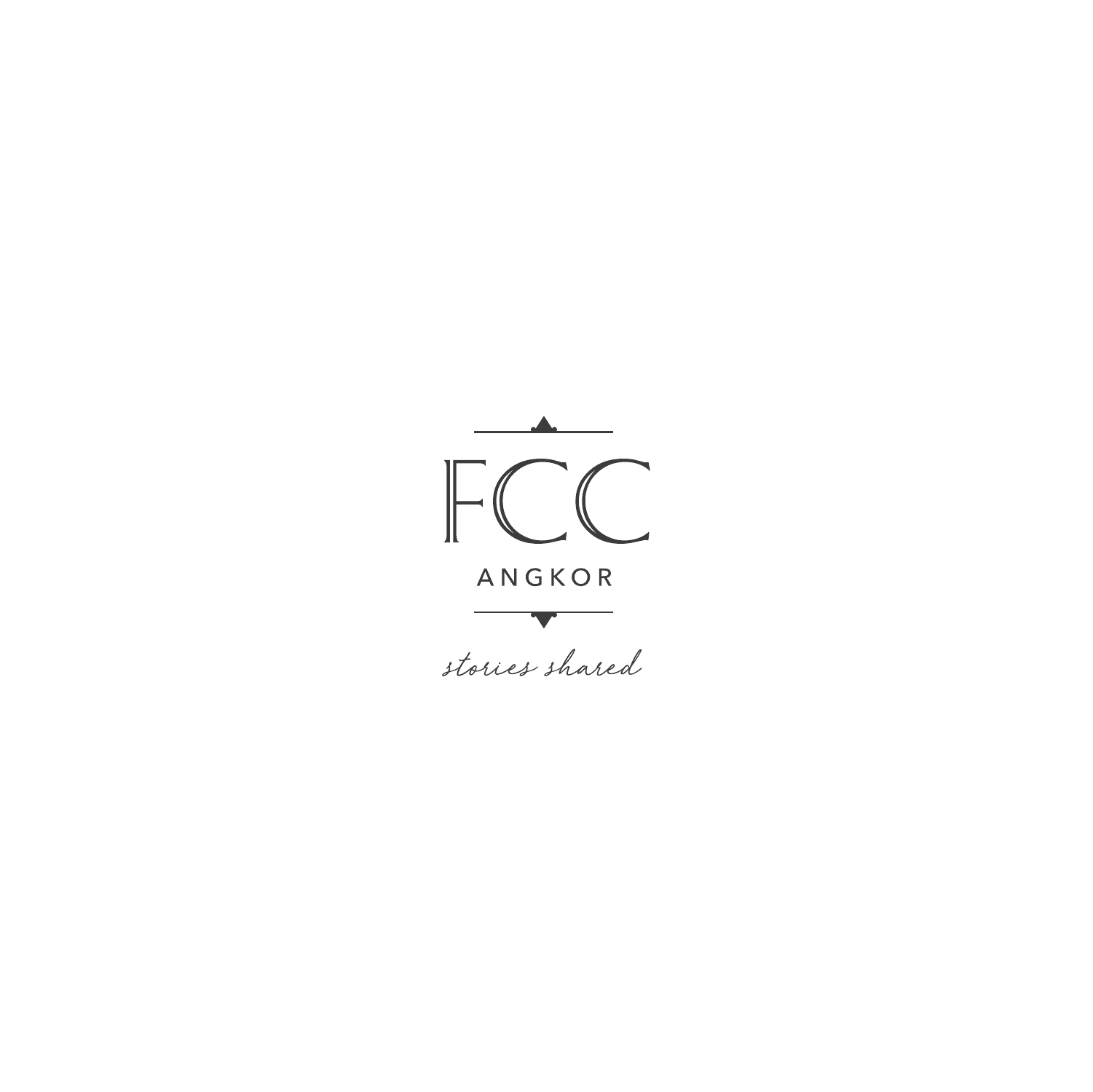

## **WINES**

#### 

### BY THE GLASS

Cuvee Jean Louis Brut, Blanc de Blanc, France \$6.50 Familia Castano, Chardonnay, Spain \$6.50 TWP " Purato ", Pinot Grigio, (Organic & Vegan), Italy \$7.50 Gerard Bertrand "Gris Blanc", Rose, France \$7.50 Baron Philippe de Rothschild, Mouton Cadet, Bordeaux Blend, France \$7.50 Aldridge Rams Head Shiraz-Cabernet, Australia \$6.50

### BUBBLES

Taittinger brut reserve, France \$180 Angus "Premium"Brut \$60 Codorniu Clasico, Brut, Spain \$52 Cuvee jean Louis Brut, Blanc de Blanc, France \$28 Tavernello, Prosecco, Italy \$45

####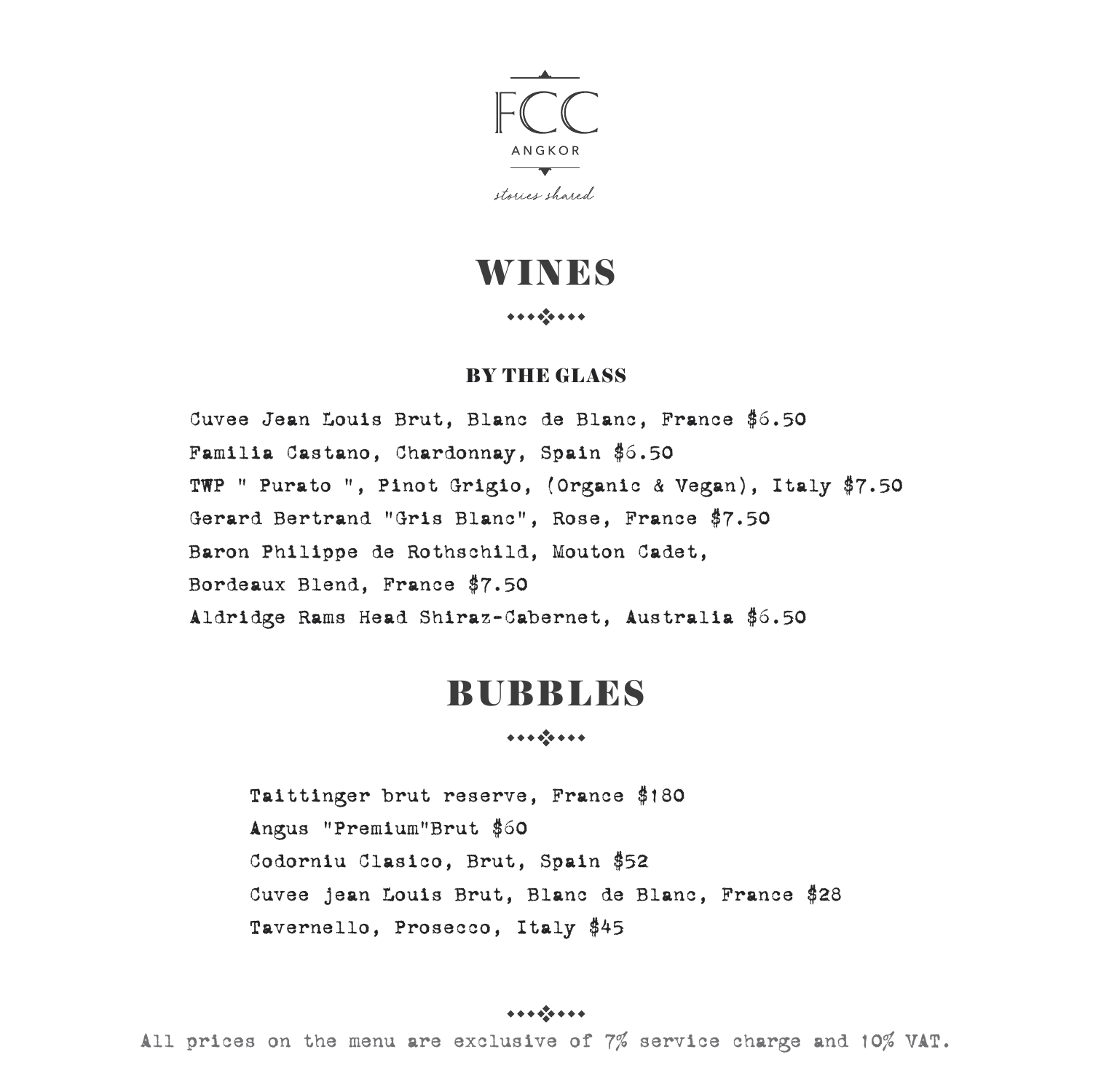

## WHITE WIND

#### 

Domaine Rene Bouvier Le Clos Monopole, Burgundy, France \$135 E. Guigal Crozes Hermitage, Marsanne, France \$79 Grange Marnien, Macon Villages, Louis Jadot, France \$68 Bouchard Pere et Fils "La Vignee", Chardonnay, France \$62 D'Arenberg "The Hermit Crab", Viognier, Australia \$58 Santa Cristina by Antinori, Pinot Grigio, Italy \$49 Wolf Blass, Chardonnay, Australia \$48 Gerard Bertrand, Viognier, France \$48 Banfi Toscana, "Le Rime", Pinot Grigio, Italy \$47 Vinum , Chenin Blanc, South Africa \$45 Yalumba Y Series Pinot Grigio, South Australia \$44 Lindemans Bin 95, Sauvignon Blanc, Australia \$42 Bouchard Pere et Fils "les Deux Loups", Chardonnay, France \$40 The Winery of Good Hope, Chenin Blanc, South Africa \$39 Maison castel, Sauvignon Blanc, France \$38 Maison castel, Muscadet, France \$38 De Bortoli, Chardonnay, Australia \$35

####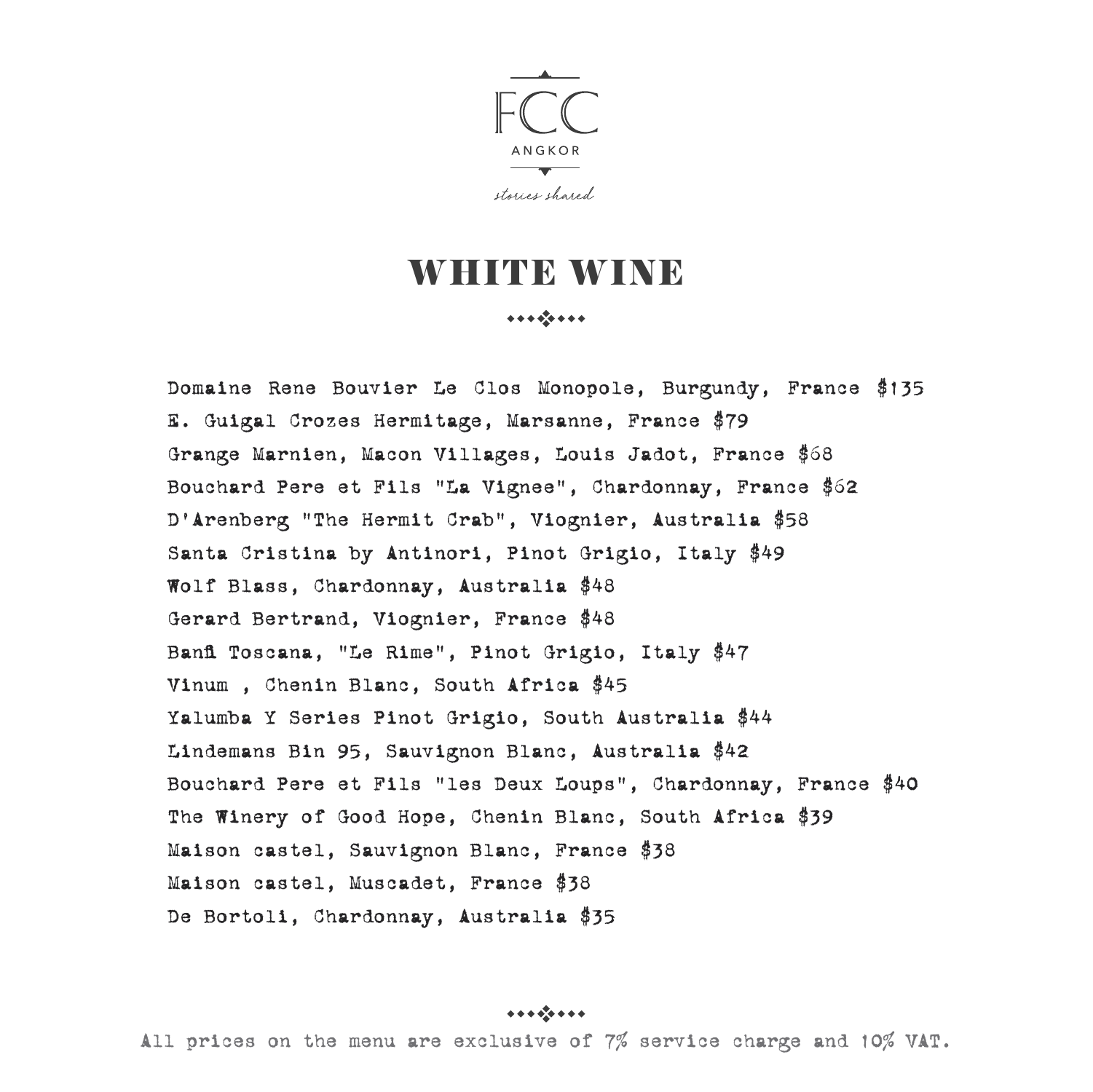

## WHITE WINE

#### 

Oxford Landing, Chardonnay, Australia \$35 Louis Pinel, Sauvignon Blanc, France \$30 Sanama Reserva, Sauvignon Blanc, Chile \$28 Ferraton, La Tourney, chardonnay, Chenin Blanc, France \$28 Woolshed Moscato, Australia \$28 Grand Heron, Cotes de Gascogne, France \$28 Culemborg, Chenin Blanc, South Africa \$25

# ROSÉ

Familia Castano Rosado, Monastrell, Spain \$35 Gerard Bertran, Gris Blanc, Grenache Noir, France \$35w

####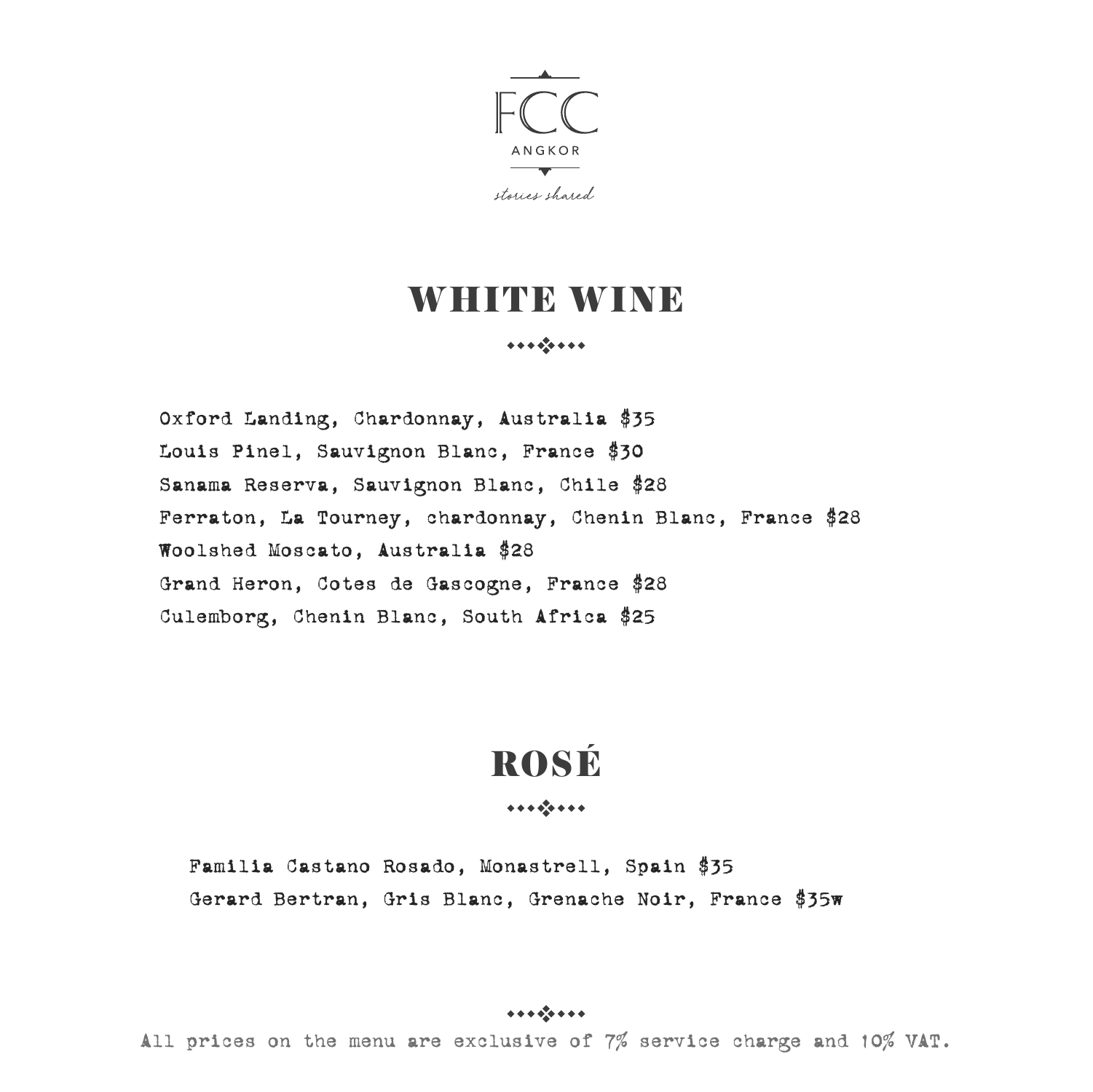

## RED WINE

#### 

Katnook Estate, "Prodigy Shiraz", Australia \$180 Bava Stradivario, Barbera d'Asti Superiore, Italy \$145 Peter Lehmann "8 Songs Shiraz", Barossa, Australia \$98 Crozes Hermitage, Domain Harbrard, Rhone, France \$92 Château Grange-Neuve, Pomerol, France \$88 Château La Garde, Pessac-Léognan, France \$88 Couvent des Jacobins, Louis Jadot, Bourgogne, Pinot Noir \$70 Bouchard Pere & Fils, LA Vignee, Pinot Noir, Bourgogne \$59 Chateau le Destrier, Saint Emilion, Merlot Cab Sav, France \$58 Chateau Le Grand Verdus, Merlot Cab Sav, France \$49 Gerard bertrand "Reserve Speciale", Shiraz, France \$49 Montes 'Limited Selection" Carmenere, Chile \$49 Yalumba 'Y Series", Shiraz Viognier, Australia \$47 Yalumba 'Y Series", Cab.Sav, Australia \$45 Santa Digna Reserva, Carmenere, Torres, Chile \$35 Culemborg, Merlot, South Africa \$28

####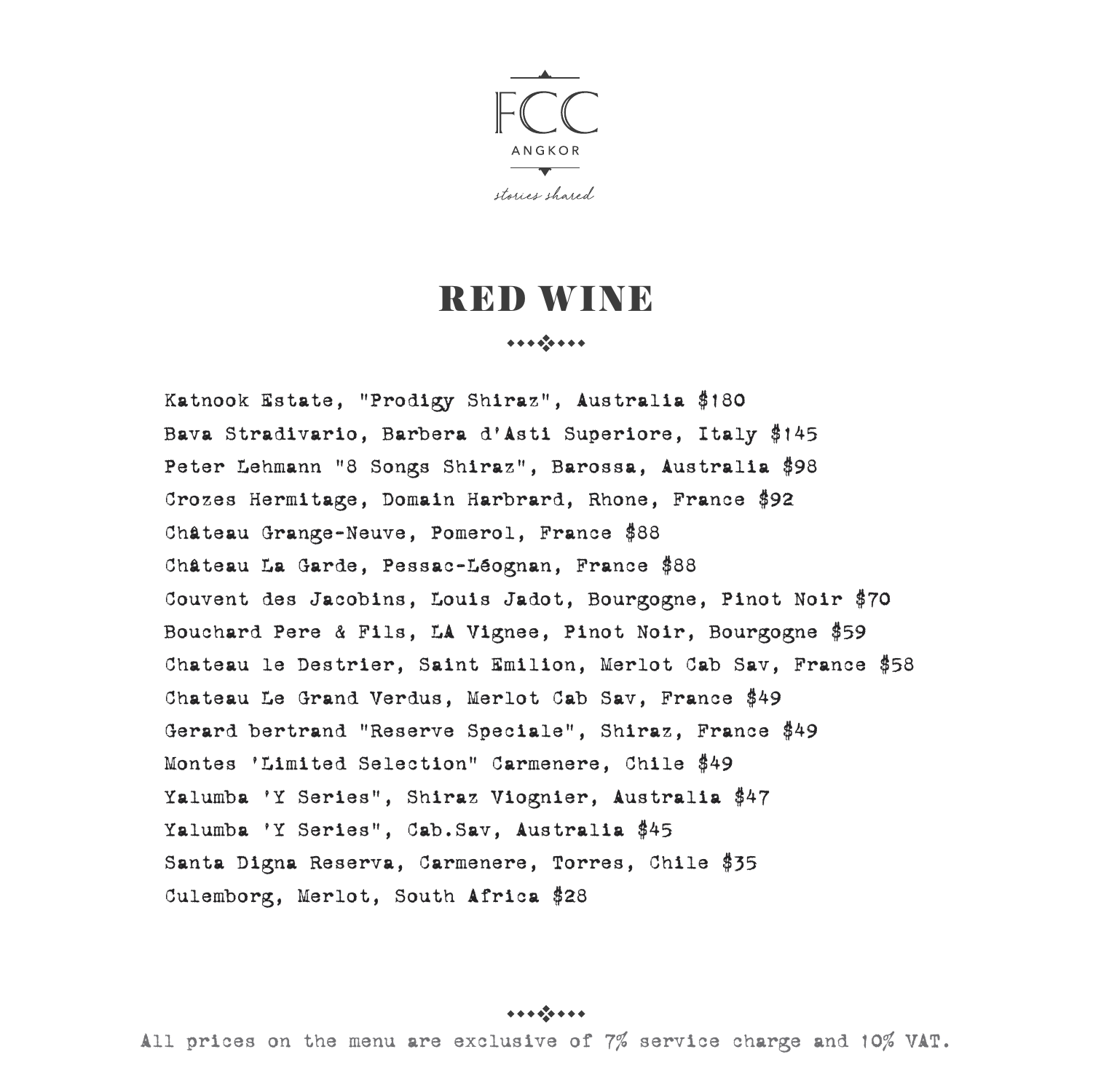

stories shared

# **WHISKY**

### 

### Whisky (blended)

Cromwell's royal / J&B / Parker / High Commissioner The famous grouse / William Lawson's / Canadian club \$4 Bell's signature \$6 Johnnie Walker Gold Label \$10 / \$159

#### Bourbon

Knob Creek \$6

####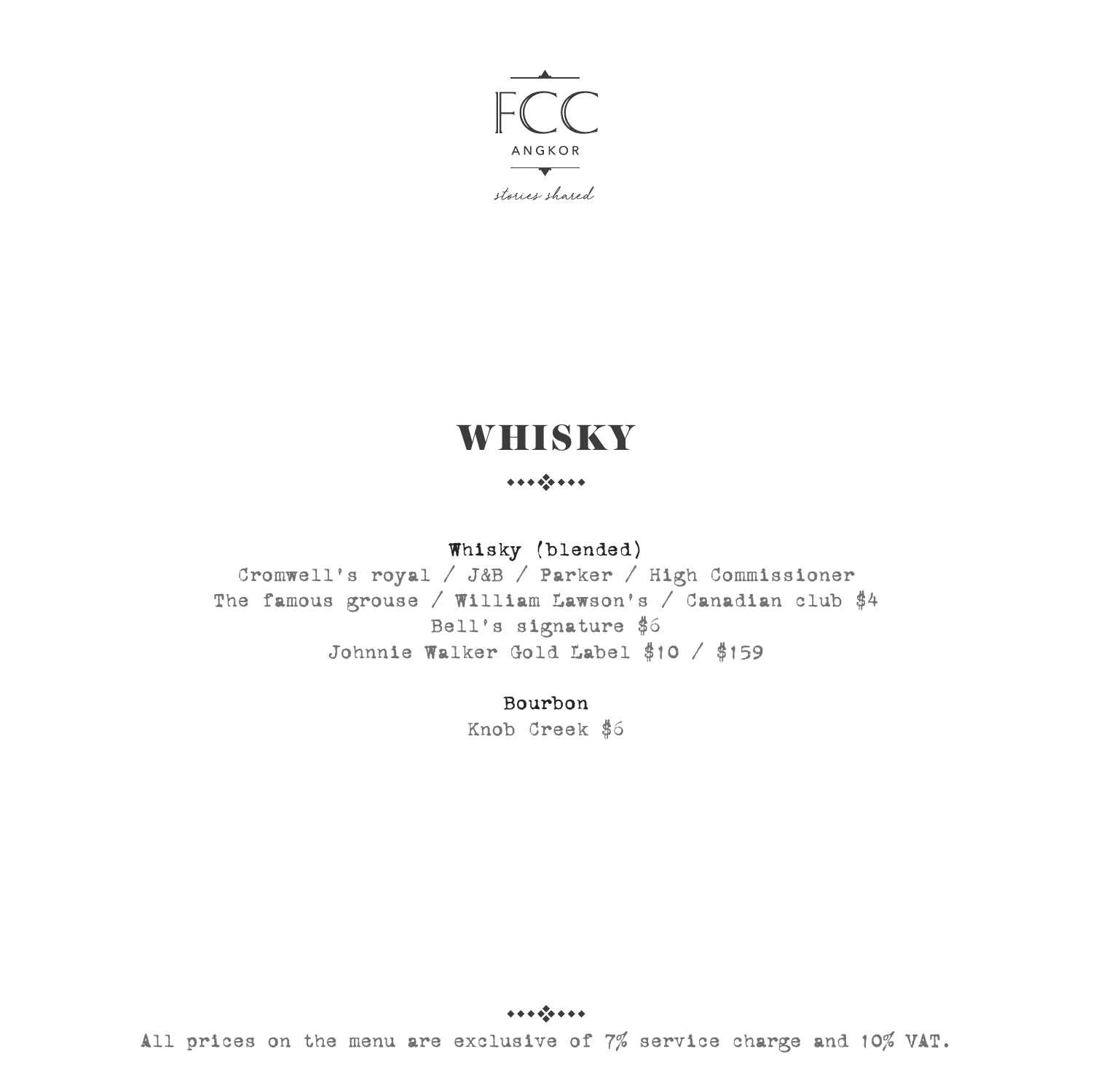

## **SPIRITS**

#### 

### Aperitifs \$4

Campari / Martini Rosso / Extra Dry / Dubonnet

### Brandy

Calvados Chateau du Breuil / Poire William \$6 Cognac Hennessy VSOP \$7.5 Cognac Hennessy X.O \$15

### Liqueurs \$4

Grand Marnier / Kahlua / Sambuca / Orange Curacao / Créme de Cassis / Crème Fraise desbois / Lychee / Grappa Alexander / Midori melon / cherry brandy liqueur / Malibu D.O.M \$6

Asian Spirits Sake Josen Kuromatsu, Japan \$5

### Gin \$6

Bombay Sapphire / Seekers Dry Mekong

### House Spirits

Single  $$4 /$  double  $$7 / + $1$  mixer / bottle \$52 Gordon's Gin / Famous Grouse Scotch Whiskey / Smirnoff vodka

#### Vodka

42 Below / 42 Below passion fruit / Absolut vodka / Vanilla / Kurant \$4 Snow Leopard \$8.5

### Tequila

Artenom Blanco Reposado \$6.5 Don Julio Reposado \$7 Artenom Anejo \$7.5 Don Julio reposado \$8

Rum \$4.5 Bacardi White / Bacardi Black / Negrita / Samai Rum

####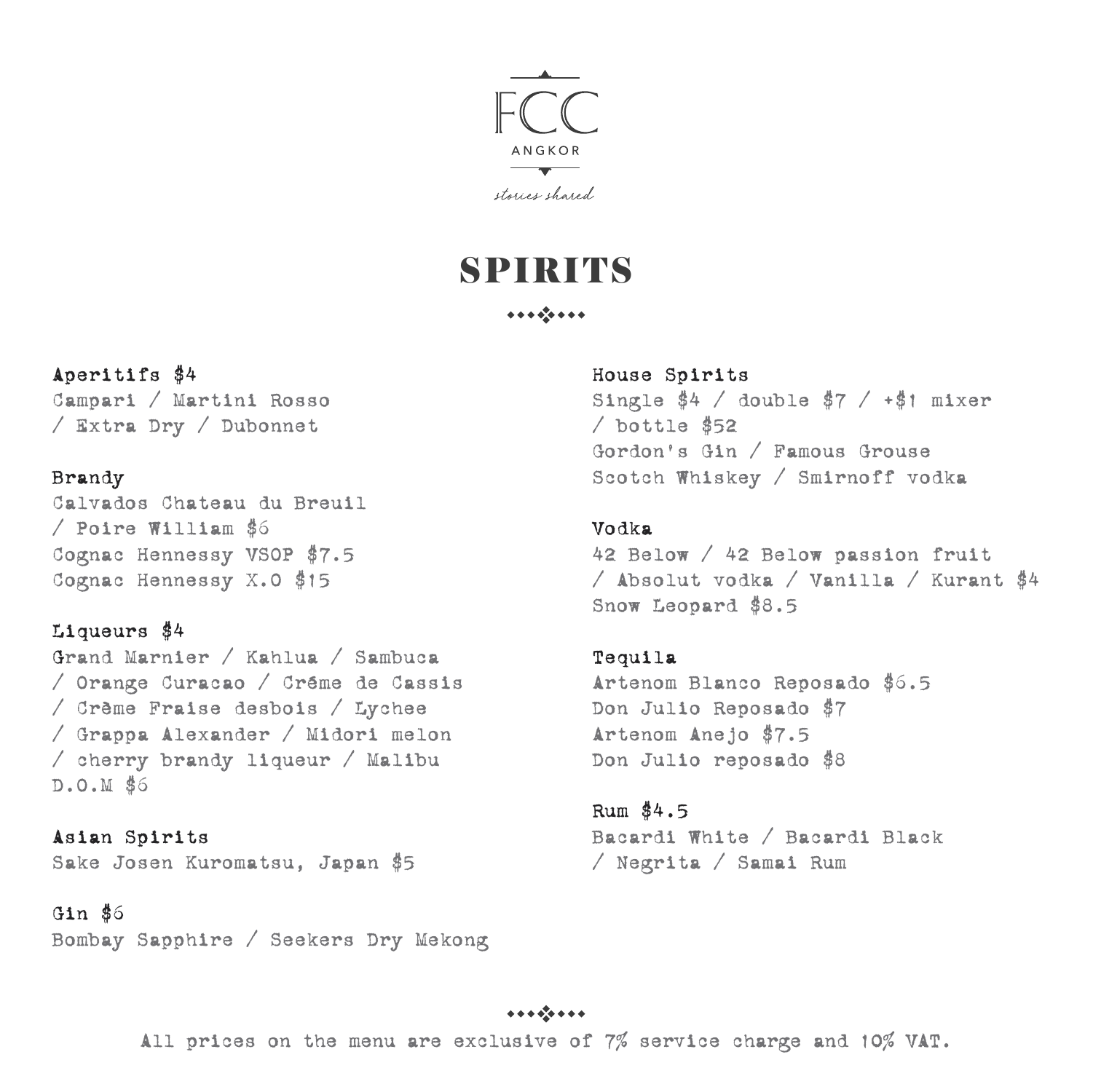

## **COCKTAILS**

#### 

Espresso Martini \$6 Vodka / Kahlua / espresso coffee

Margarita \$6 Tequila / triple sec / lime

Kampot Snapper \$6.5 Tanqueray gin / tomato juice / chili & Kampot pepper-infusion / lea & perrins

Pegu Club \$6 Gin / triple sec / lime juice / angostura bitter

Long Island Iced Tea \$6 Rum / vodka / gin / triple sec / lime / cola

Mojito \$6 Rum / lime / fresh mint / soda water

Kaffir Gimlet \$7 Gin / Lime juice / Honey

Last Pass \$7 Sake / Curaçao / Banana / Cardamom / Fresh milk

Lemongrass Daiquiri \$7 Rum / Lemongrass / Lime

Kampot Highball \$7 Dewar's / Kampot / Jasmin tea / Soda

New York Sour \$7 Granded whisky / Lime juice / Palm sugar / White egg

Infante \$7 Tequila / Lime juice / Triple sec / Pineapple juice

Front Line \$7 Chili vodka / Passion juice / Lime juice / Vanilla syrup / White egg

Book Mark \$7 Dark rum / Coffee / Pineapple / Citrus / Mangalore

Call Me Al \$7 Pandan Vodka / Grapefruit / Gillet Rose

Colonial Fare \$7 Pineapple Rum / Tepeche / White Egg / Pineapple juice

####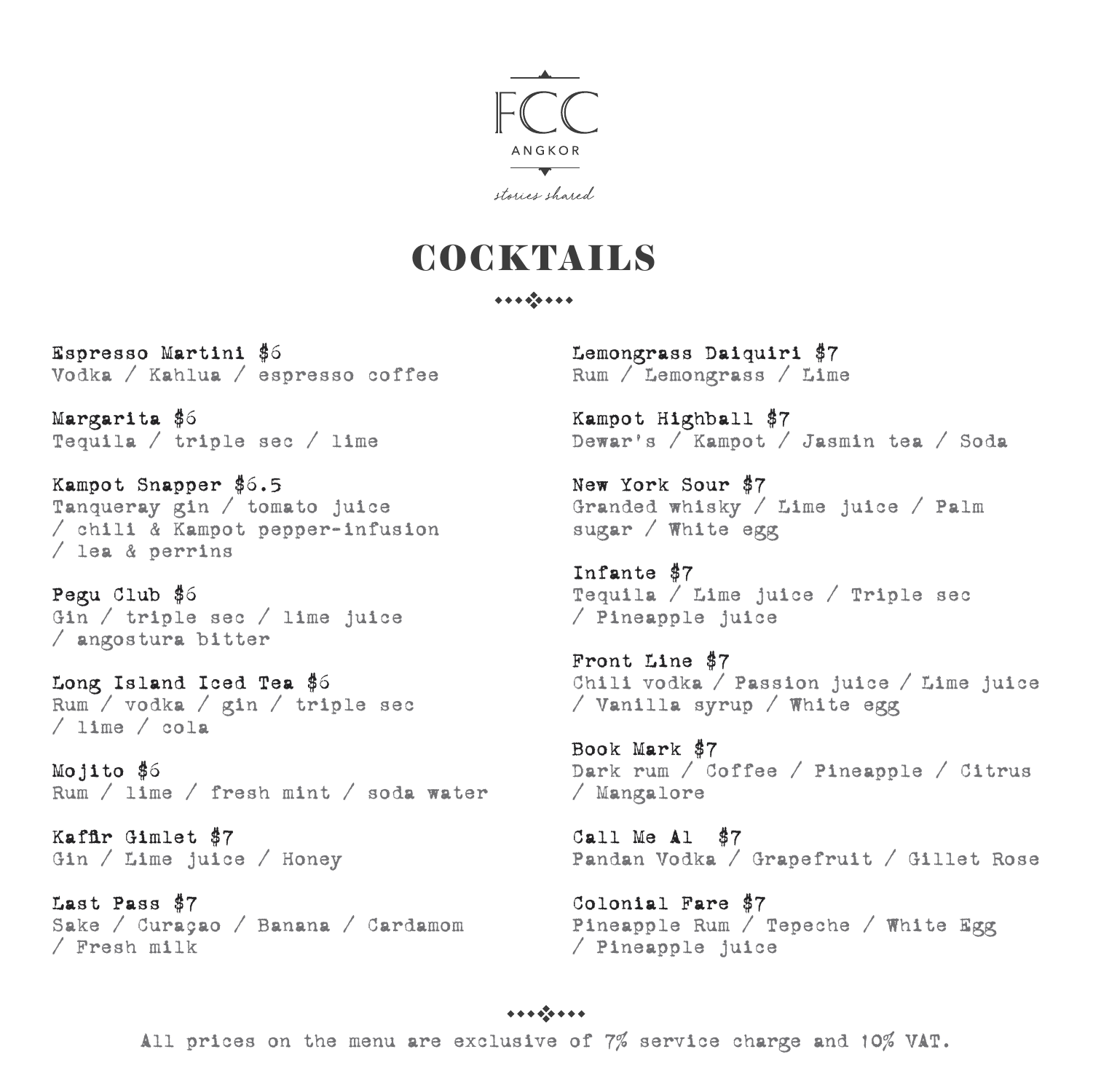

## LEGENDARY & SPECIALTY BEERS

Corona \$4.5 Lager, 4.5% Mexico

Hoegaarden \$5 White wheat-lager, 4.9% Belgium

Kingdom Mango IPA \$5.72

Heineken \$4 Light lager, 5.0% Holland

Beer Lao \$5.5 Lager, 5.0% Lao

Kingdom Pilsener \$4

Singha \$4.5 Lager, 5.0% Thailand

> Tiger \$4.5 Lager, 5.0%

## DRAUGHT BEERS

Angkor Beer \$3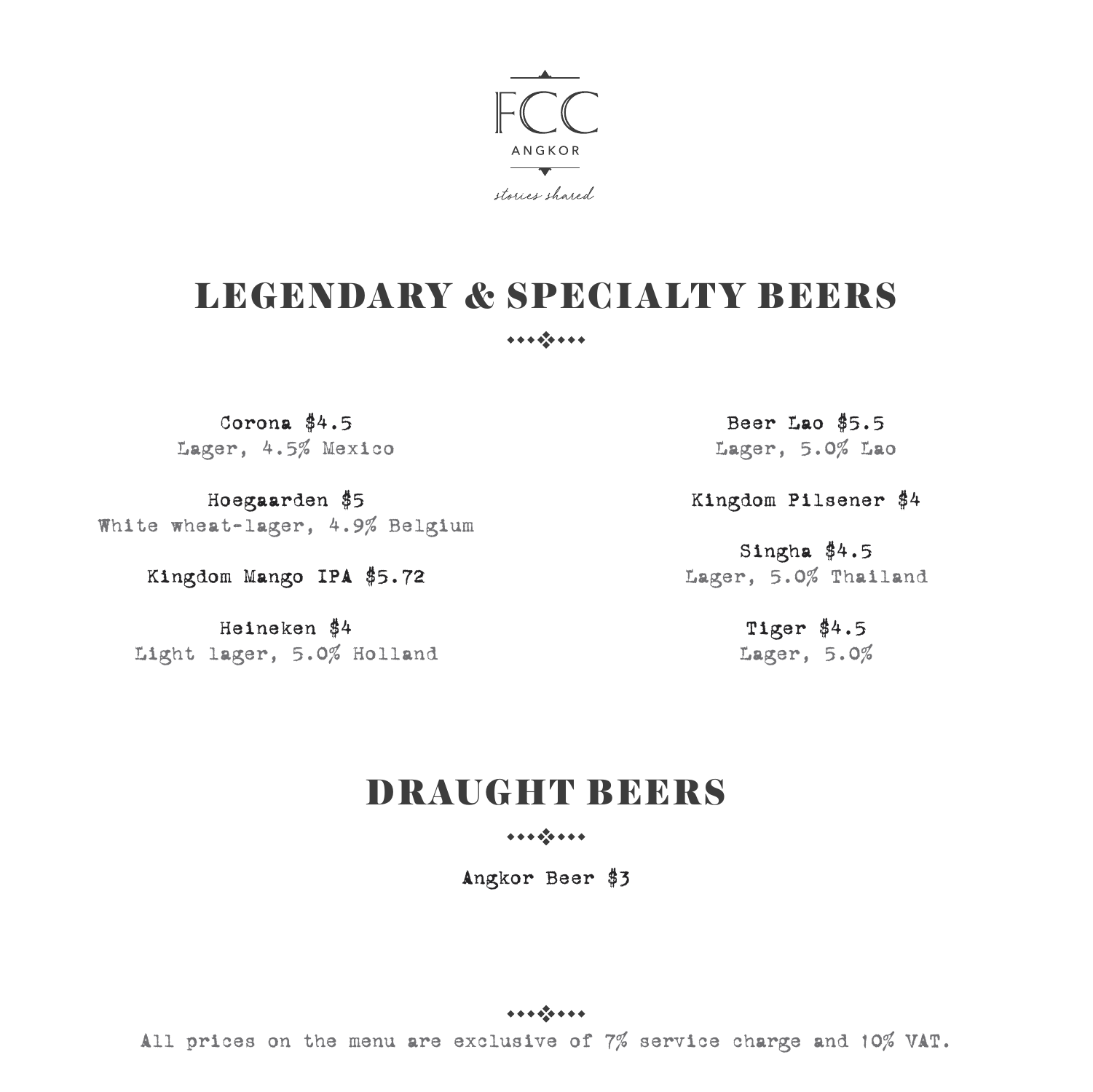

## SHAKES, LASSI'S & FRESH JUICE

#### 

### Fresh Fruit Juice \$4.75

Orange juice / Pineapple juice / Watermelon juice / Passion Juice or any combination

Cambodia Fresh Fruit Lassie \$4.75 Blended of homemade pasteurized yoghurt with Cambodia seasonal tropical fresh fruits please choose of passion fruit / banana / dragon fruit / pineapple / mango or any combination

#### Cambodia Fresh Fruit Shake \$4.95

Blend of fresh milk with Cambodia seasonal tropical fresh fruits. Please choose: passion fruit / banana / dragon fruit / pineapple / watermelon / mango or any combination

Milk Shake \$4.75 Blend of fresh milk with vanilla / chocolate / strawberry and coconut ice cream

## SOFTDRINKS & WATERS

Soft Drinks \$2.75 Coca Cola / Sprite / Soda / Tonic Water

Acqua Panna mineral water (1000ml) \$7

San Pellegrino, sparkling water (500ml / 1000ml) \$4.95 / \$8.75